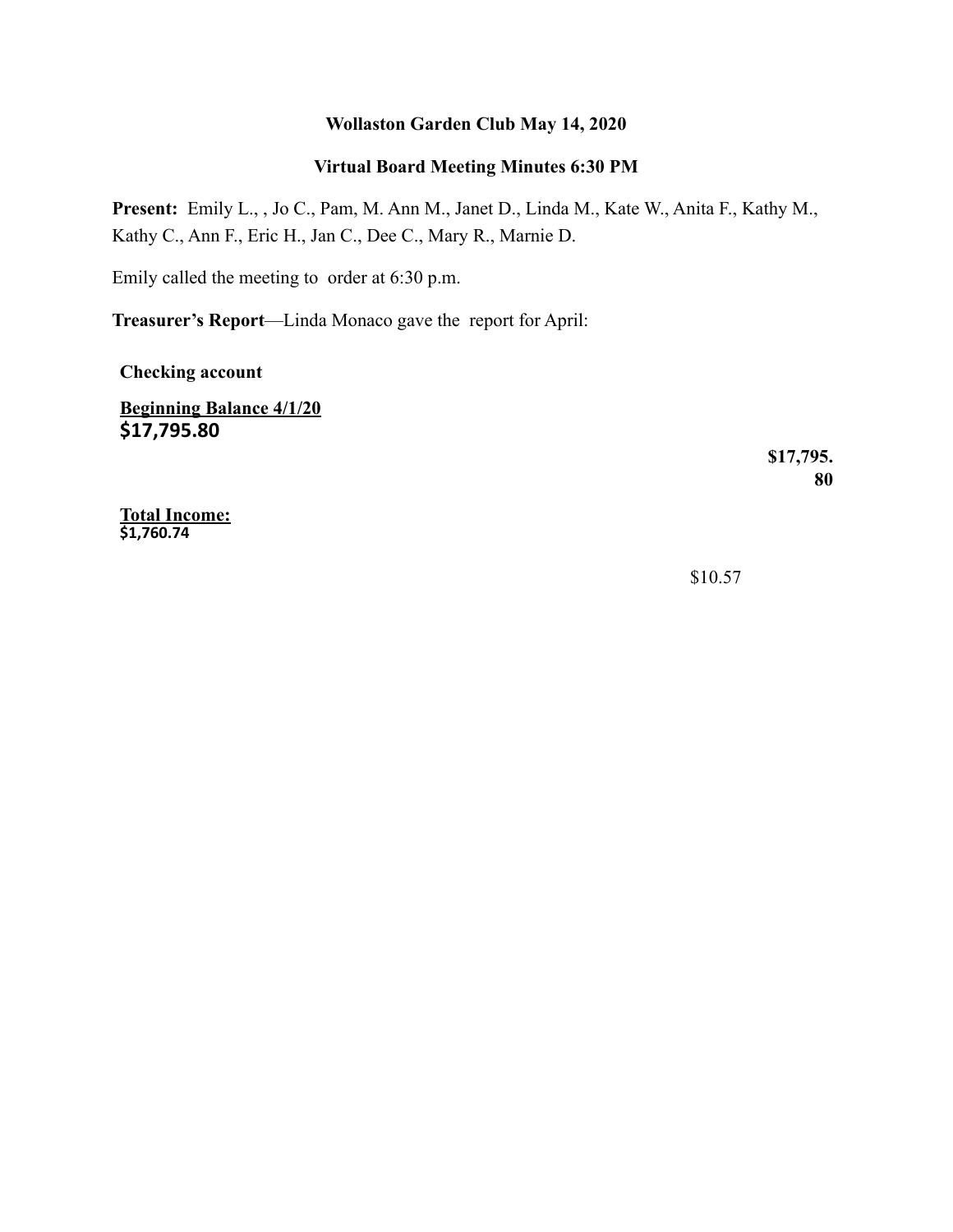Expenses:

| Wollaston Cong. Church-April rent          |            |  |
|--------------------------------------------|------------|--|
|                                            | \$100.00   |  |
| website-Nov.2019-May 2020                  | \$59.94    |  |
| <b>GCFM</b> dues                           | \$531.00   |  |
| <b>GCFM</b> insurance                      | \$292.50   |  |
| The Quincy Foundation Relief Fund donation |            |  |
|                                            | \$500.00   |  |
| Wollaston Cong. Church-May and June rent   |            |  |
|                                            | \$200.00   |  |
| Wollaston Cong. Church-donation            |            |  |
|                                            | \$200.00   |  |
|                                            |            |  |
| <b>Total Expenses:</b>                     | \$1,883.44 |  |
|                                            |            |  |

**-\$1,883.44** 

**Check register balance as of 4/30/20** 

**\$17,673.10** 

**4 Year CD** (matures 3/22/21)

| <b>Beginning Balance</b> |                    | \$5,766.33 |
|--------------------------|--------------------|------------|
| Income:                  | Interest $4/30/20$ | \$10.57    |

**Ending Balance \$5,776.90** 

> **\$5,776.9 0**

**April Board Meeting Minutes** – Mary Ryan sent out the minutes before the meeting and they were accepted.

**Corresponding Secretary's Report**—Kate Wylie has a list of all the current donations and the club renewals for various memberships. (Friends of the Blue Hills-\$50 and Arnold Arboretum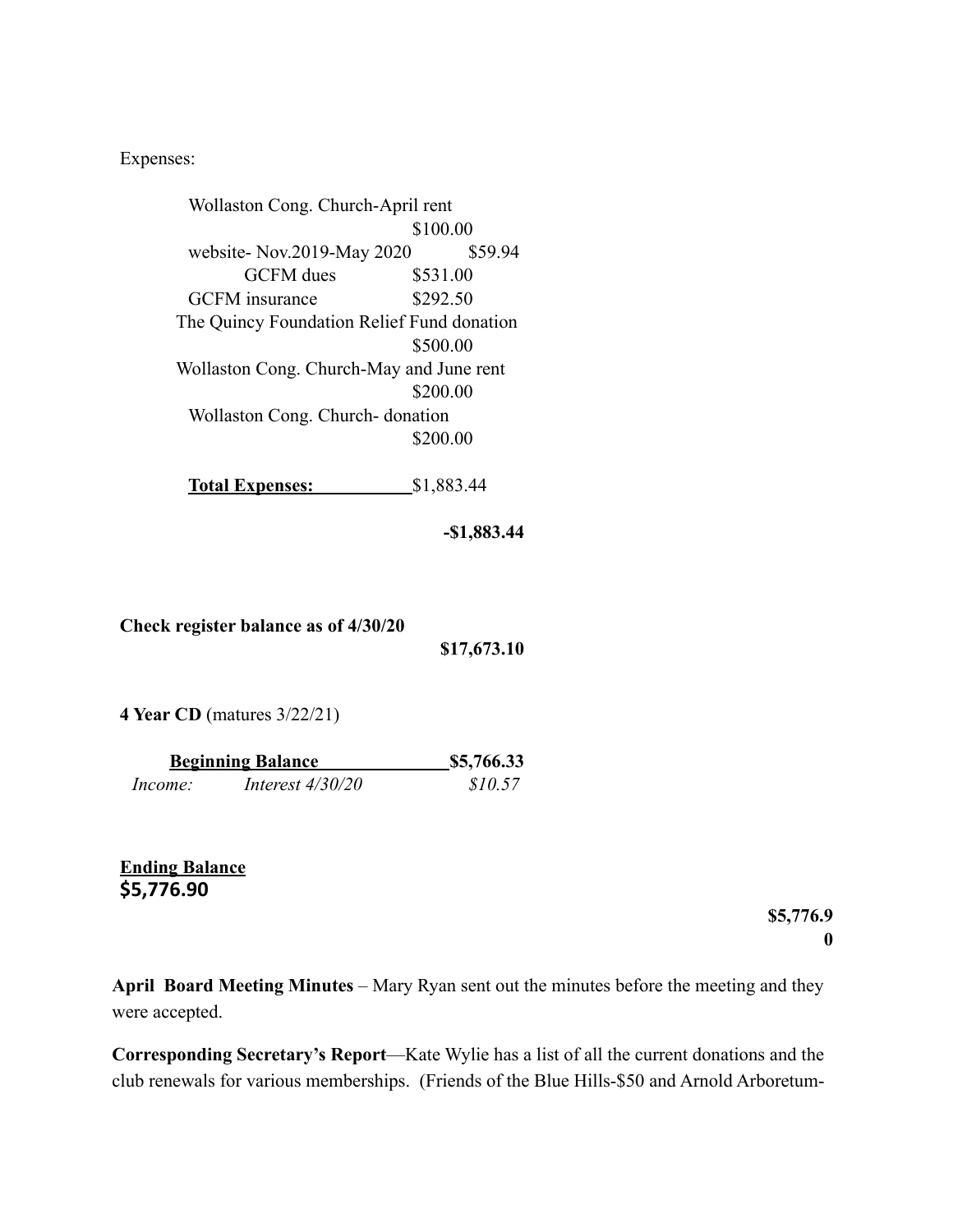\$150) which total \$885. We have also given \$500 to the Quincy Relief Fund making the total \$1385. Kate made a motion to accept and Anne McCarthy seconded it.

 $\geq$  Emily made the motion to increase Interfaith Social Services to \$200 and Eric seconded it.

**Budget Projections -**Emily shared her screen so the Board could all see each item which we discussed each one. Slight adjustments were made on few items.

- $\triangleright$  Kate made a motion to approve the projected budget and Janet seconded it.
- $\triangleright$  The membership will be asked to approve it at our next meeting.

**Renewal Membership Drive** – Marnie reported that we currently have 65 members which include 54 checks and 11 past presidents which brings our total to 65. There are 50 members who have not renewed to date. Marnie sent out emails and mailed notifications for those not on email reminding them to let us know of their plans.

**Board Nominations –** Kathy C and Anita F have not been able to find a co-vice president to preside with Janet. We are keeping the position open but Emily will stay on for one year **only** if no one else steps up.

The Board approved the slate and Jan will check the bylaws to see if the Club or majority will have to approve the slate of officers (executive committee). Committee chairs are appointed by the president so that does not present a problem, However, we need to have our new officers approved so that the names can be given to GCFM to publish. Jan will check to see if we can accept approval via an email vote.

## **Programs for next year**

- The Executive Committee will look at the calendar onced proposed.
- **Ann and Kathy are working on it now and have asked if anyone has any ideas to** email Kathy.
- Kate would like to be included to know the times of the meetings (day vs. night) for the Church scheduling of their programs.

**Installation Party** - It is on hold for now. Susan Lynch has been reimbursed for the vases.

## **Plant Sale Update –**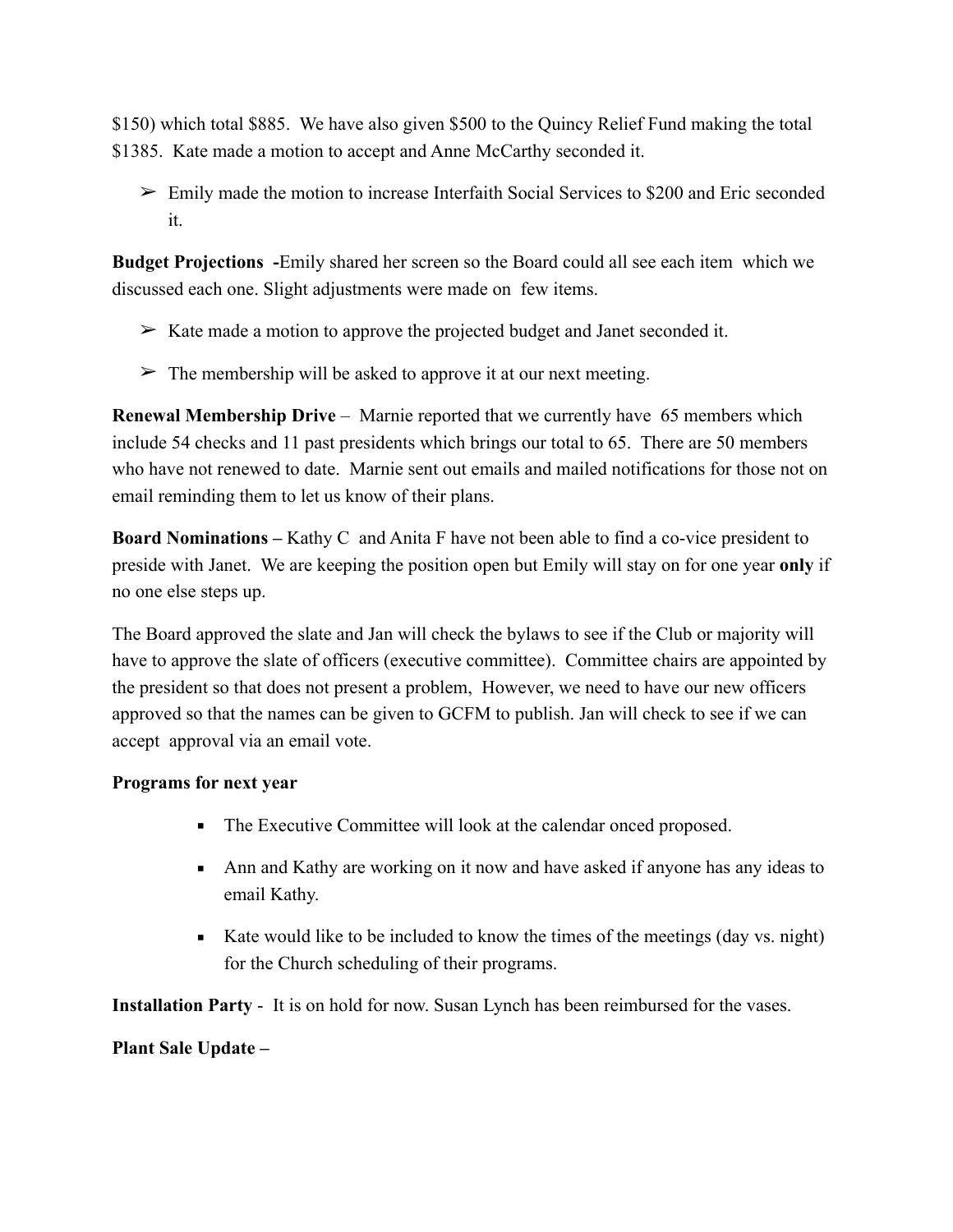- Jan sent out the first and second emails detailing our virtual plant sale with items and prices and requests have been coming in.
- All requests should get emailed to Kathy as she is coordinating the orders and deliveries.

**State Of Emergency** –As a result of the coronavirus, WGC has cancelled and moved to next year the following field trips:

- **•** Tranquil Lake Nursery
- **EXECUTE:** Native Plant Trust
- Newport Flower Show

## **Grants**

Hold off applying for a Civic Development & Historic Landscape Preservation Grant GCFM. The deadline has been extended until Sept. 1, 2020 but we are ineligible to apply until 2022 due to restrictions set by GCFM it has been noted.

- National Garden Clubs, Inc. and The AMES Companies, Inc. Tool Grant Program Application
	- o Janet received notification in April that we did not receive the grant but are encouraged to apply again next year.
- Community Preservation Act
	- o At the corner of Beale St. and Newport Ave. we need to either have persons or a contractor to cut down the weeds with a GOAT, bundle up the sticks and pick up trash.
	- o The prisoners are not able to do this now.

## **Committee Reports**

#### **Remembrance**

- Anita reported that we received enough money for two Penny for Pines conservation projects.
- We will make one in honor of Kay Pattavina, a past president, who passed away this past year We will present it to Kay's sister.